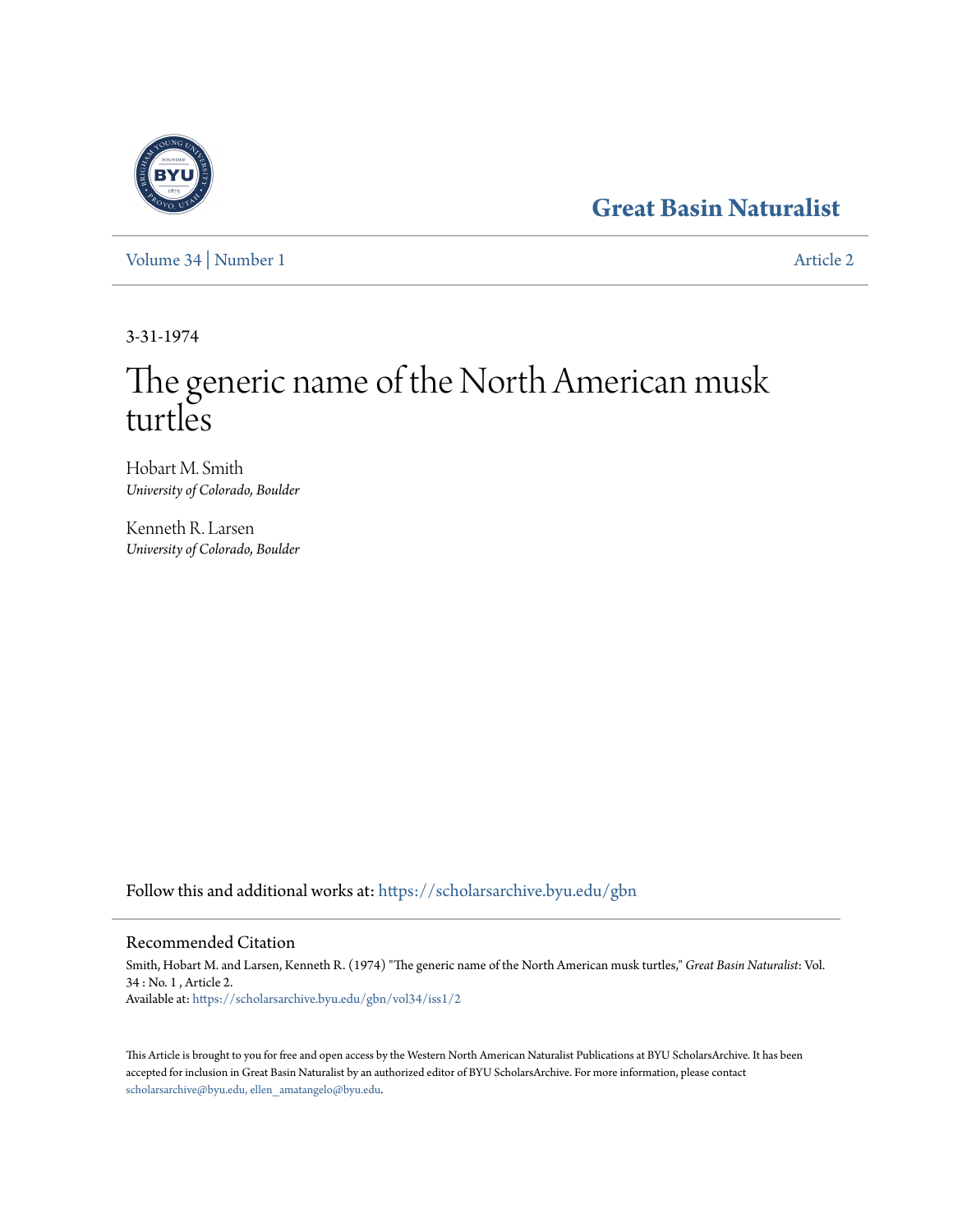#### THE GENERIC NAME OF THE NORTH AMERICAN MUSK TURTLES

#### Hobart M. Smith<sup>1</sup> and Kenneth R. Larsen<sup>1</sup>

ABSTRACT. Although several recent workers have used the name Sternot*haerus* for the North American musk turtles, the rules of priority render *Ster-notherus* the correct name for them. The generic type fixation by Stejneger of S. odoratus is accepted.

A number of recent regional as well as more general works (e.g., Cochran and Goin, 1970:137-139) use the generic name Sternothaerus for the North American musk turtles commonly bearing the name Sternotherus. Use of the former generic name in recent years stems from the excellent revision by Tinkle (1958) of the S. carinatus complex, wherein  $(p. 51)$  the generic name Sternotherus is held to be a misspelling that should be replaced by Sternothaerus. As pointed out by Albrecht (1967:82), the latter spelling actually does not supersede Sternotherus.

It is true that Bell is credited ("Sternotherus, Bell, Mss.") by Gray (1825:211) as the source of *Sternotherus* in the first appearance of either name and that accordingly perhaps Bell should now be regarded as the author of the name. The wording of the description is, however, completely different from that of Bell's subsequently published Sternothaerus (Bell, 1826:305), and Gray employs the first person form in commenting on the genus: "Cuvier describes the anterior and posterior lobes of the sternum of these species to be moveable; but the hinder was fixed on the specimens which I have examined, which were all dry." Thus the description appears to be in Gray's words, even though he clearly may have drawn the idea for the genus from Bell's MS.

The International Code of Zoological Nomenclature (1964), Article 50, specifies, in this context, that "The author ... of a scientific name is ... the person ... who first publishes it ... in a way that satisfies the criteria of availability  $\ldots$ , unless it is clear from the contents of the publication that . . . some other person ... is alone responsible both for the name and the conditions that make it avail able." Clearly Gray's account is not a copy of Bell's, and accordingly it can only be concluded that Bell did not provide the description in the form in which it appeared in Gray's work, even though he may have provided the name or a basis for the name. Reluctantly, but seemingly incontrovertibly, the conclusion is that, by present rules, Gray must be regarded as the author of *Sternotherus*. Bell remains author of his name Sternothaerus, based upon a different array of taxa, including one African, one Asian, and two North American nominal species.

<sup>^</sup>Department of Environmental, Population, and Organismic Biology, University of Colorado, Boulder 80302.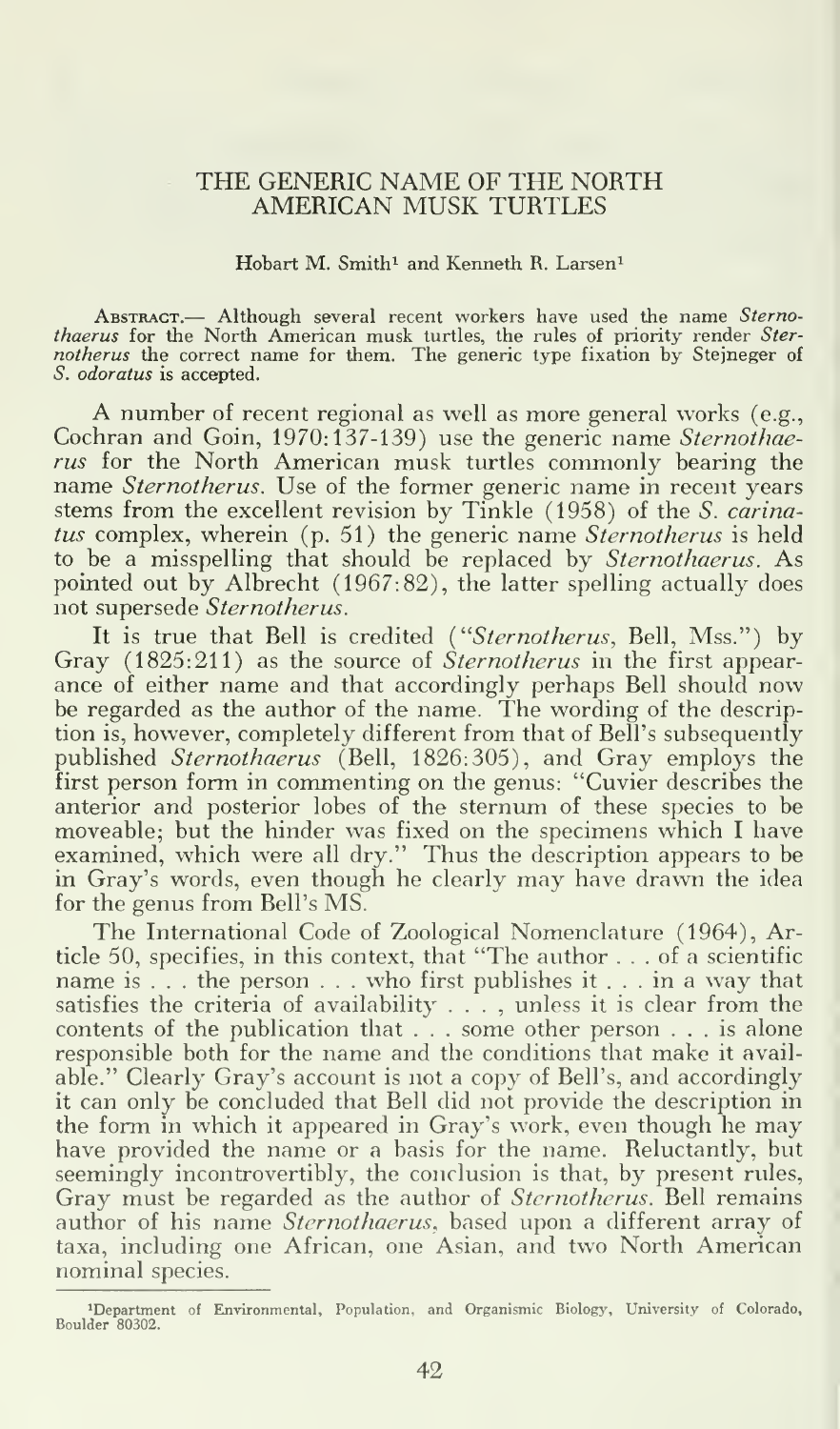The name appearing in 1825 cannot be rendered as Sternothaerus even if attributed to Bell. Although it is true that incorrect original spellings are to be replaced by correct spellings, as pointed out by Tinkle (1958:51), the code severely limits the concept of "incorrect original spellings." In this case, only an inadvertent error could be called incorrect, whereas there is no evidence whatever that Gray did not use the spelling Sternotherus quite deliberately. Article 32 of the code makes it clear that even if Gray did err in transliteration, such an error is not itself "inadvertent." Again there is no escape from the conclusion that *Sternotherus* is the correct spelling for the 1825 name. Indeed, Gray repeated this spelling in his subsequent works, giving no indication of occurrence of error therein.

In turn. Article 56 expressly provides that "even if the difference between two genus-group names is due to only one letter, these two the state of  $\sim$ names are not to be considered homonyms.'' Accordingly S*tern*othaerus of 1826 must be judged on its own merits, as it were, as a name completely independent of and different from Sternotherus of 1825.

Although Gray (1825) included a species of Kinosternon in his Sternotherus ("S. pensylvanica" = K. subrubrum), as well as a species we now recognize in Sternotherus ("5. odorata"), the name Sternotherus has long been accepted as fixed with its type as S. odoratus, although the earliest selection of this species as type is questionable. It was not selected either directly or indirectly by Bell, as Stejneger (1902:236) maintained. Gray's name could never be applied properly to an African group, since among the originally in cluded species (to which type selection is limited) there were no African representatives. Stejneger's (1902:237) restriction of type is explicit and acceptable. The alternative would merely make *Sternotherus* a synonym of *Kinosternon S*pix, 1824 by fixation with K. subrubrum.

The type of Sternothaerus Bell could have been restricted subsequently to any of the four species included by Bell: trifasciatus sp. n.  $(=Cuora trifasciata)$ , leachianus sp. n.  $(=Pelusios subniger$  Lacépède, 1789), odoratus (=S. odoratus Latreille, 1801), and boscii (Merrem,  $1820$ ) (=S.odoratus). Stejneger (1902:237) explicitly designated S. odoratus as the type, although by specious reasoning (in modern contexts), since he regarded Bell's Sternothaerus as merely a deviant spelling of Gray's Sternotherus and since he regarded Bell's inclusion in Sternothaerus of but one (S. odoratus) of the species Gray included in *Sternotherus* as fixing the type of both genera as S. *odoratus*. This is not admissible under the present code, but at this date no reassignment would be useful. Other workers have long accepted Stejneger's explicit type restrictions, and we recommend that this policy be perpetuated.

#### LITERATURE CITED

ALBRECHT, P. W. 1967. The cranial arteries and cranial arterial foramina of the turtle genera Chrysemys, Sternotherus, and Trionyx: A comparative study